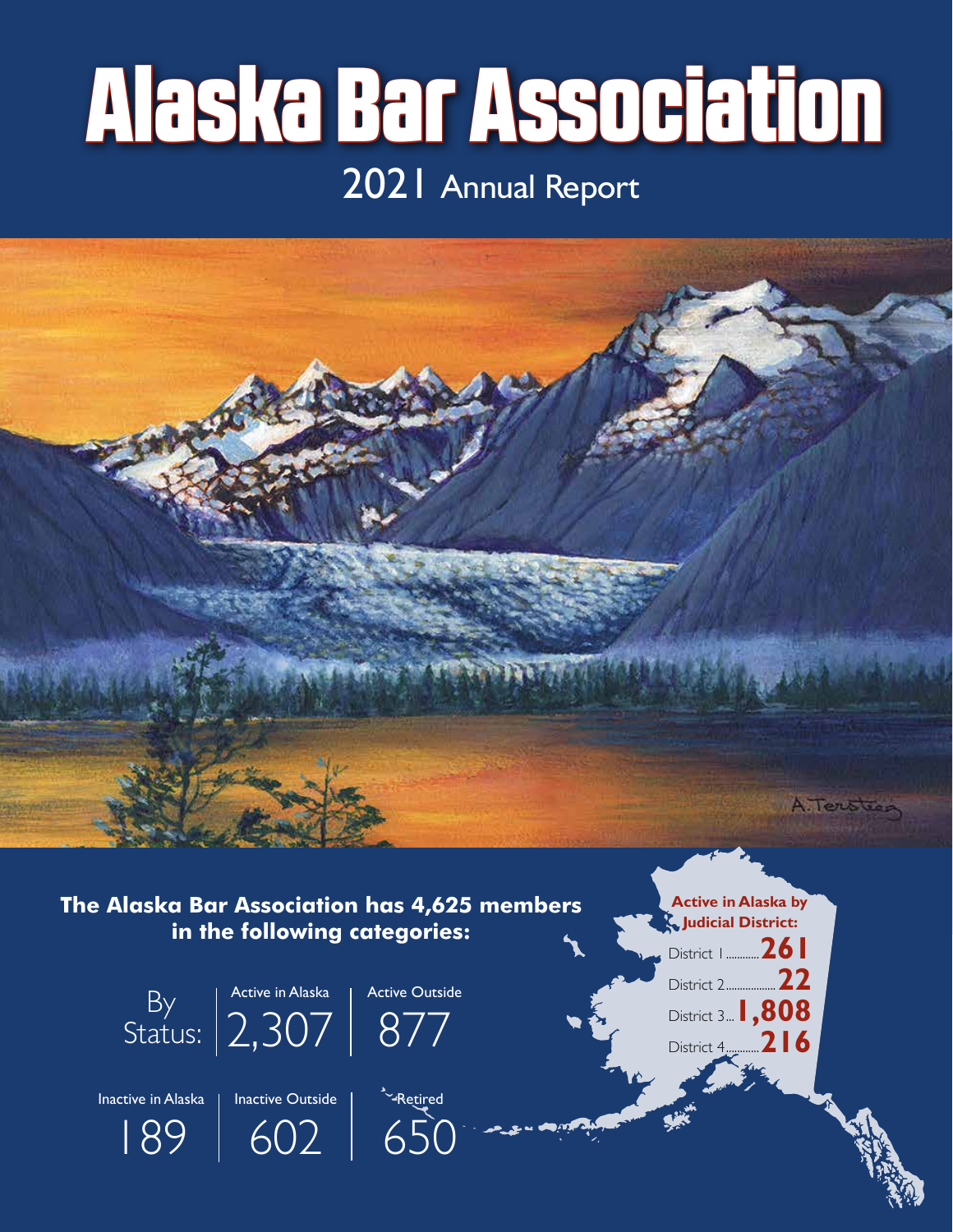# **Admissions/Licensing**

| <b>2021 BAR EXAM RESULTS</b> |                   |               |  |  |  |
|------------------------------|-------------------|---------------|--|--|--|
| <b>Date</b>                  | <b>Applicants</b> | <b>Passed</b> |  |  |  |
| <b>Feb. 2021</b>             | 42                | 28            |  |  |  |
| Ist time takers              | 32                | 26            |  |  |  |
| <b>July 2021</b>             | 62                | 36            |  |  |  |
| Ist time takers              | 36                | 35            |  |  |  |

**UBE:** Alaska administers the Uniform Bar Exam (UBE) with the passing score set at 280.

50 applicants were approved for admission by UBE score transfer.

37 applicants were approved for admission by reciprocity.

# **CLE**

As a result of COVID-19, the Bar did not hold any live in-person programs. 27 CLE programs were delivered in virtual/Zoom format. Out of those 27, five were free of charge. In addition, the 2021 Annual Bar Convention was held in a virtual/Zoom format and 257 individuals attended.

Despite the pandemic, CLE programs continued to be delivered in a virtual format with the greatest attendance from online recorded downloads. Included in our Video-on-Demand library are 13.5 hours of free programming.



## **CLE Attendance by Program Format**

## **Mandatory Continuing Legal Education**

## Active Bar members are required to:

- earn at least 3 CLE ethics credits
- encouraged to earn at least 9 additional credits
- report MCLE compliance annually
- 99.6% reported compliance
- 53.6% reported earning at least 12 credits
- 20% reported earning between 3 and 11 credits
- 26.4% reported earning only 3 ethics credits
- **9 Bar members** were administratively suspended for failure to comply

## **Member Services**

- **The Alaska Bar Rag:** The Bar's newspaper is published and sent to Bar members quarterly.
- **The Alaska Law Review:** Published online by Duke Law School.
- **ALPS (Attorney Liability Protection Society):** Bar endorsed malpractice insurance company.
- **E-News:** Electronic bulletin is sent weekly to Bar members.
- **Fastcase:** All Bar members have free access to this online legal research service.
- **Insurance programs:** Bar sponsored group disability and life insurance programs for Bar members.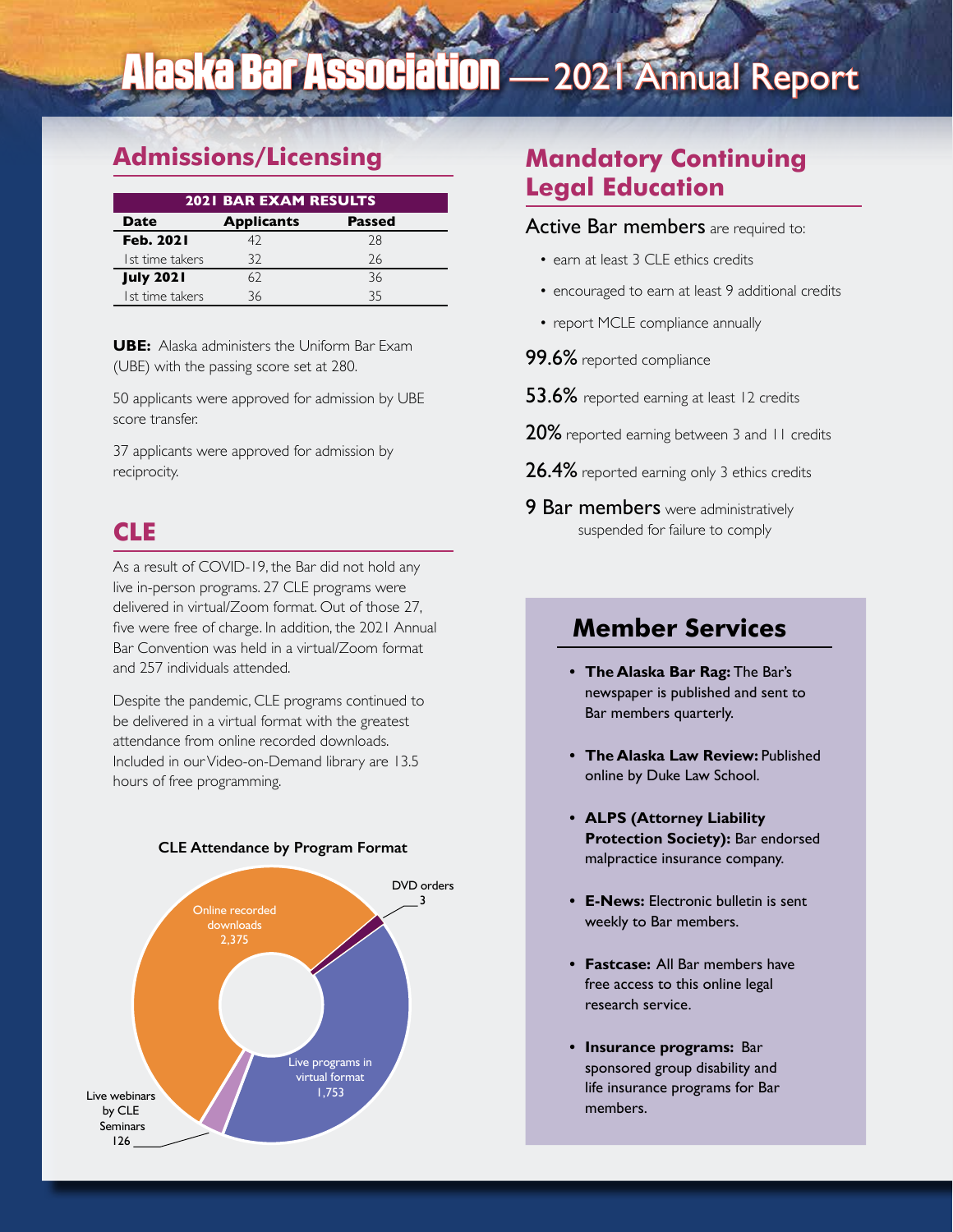# **Public Service**

The Lawyer Referral Service had 39 attorneys in 29 practice areas.

The Lawyer Referral Service provided referrals to 2,165 callers. The most frequently requested areas were divorce/custody; labor relations; and negligence.

The Alaska Bar Foundation distributed IOLTA (Interest on Lawyers Trust Accounts) grants to Alaska Legal Services Corporation (\$22,500) and Alaska Institute for Justice (\$7,500).

## **Fee Arbitration**

Clients may invoke the Bar's mandatory fee arbitration process if they have a fee dispute with their lawyers.

| Caseload:                 | <b>Fee Arbitrations</b> |  |
|---------------------------|-------------------------|--|
| January 1, 2021 Pending   | 20                      |  |
| New Matters Opened        | $+21$                   |  |
| <b>Closed Matters</b>     | -9                      |  |
| December 31, 2021 Pending | つ                       |  |

# **Committees and Sections**

- In 2021 there were 26 active **substantive law sections**, with a total individual membership of 2,955 for all sections. The total, including members with multiple sections (and non-Bar members) was 3,739.
- There are ten **Standing Bar committees and five Bar Rule committees**.

## **Pro Bono Services**

- **Martin Luther King Day: As a result of** COVID-19, the Bar hosted the 12th annual MLK Day free legal clinics via a telephone hotline and Alaska Free Legal Answers. During the event, 25 volunteers provided 101 volunteer hours to 85 low to moderate income Alaskans with civil legal needs.
- **Alaska Free Legal Answers:** Provided assistance to 210 Alaskans by 30 volunteer lawyers who work with low-income Alaskans on a free web-based legal clinic where clients can ask up to three civil legal questions in one year.
- **The Alaska Youth Law Guide:** Assisted in guiding Alaskans through 38,134 downloads of the guide—a service project of the Law Related Education Committee.

## **Awards**

## **Board of Governors** *Distinguished Service* - Deborah O'Regan *Professionalism* - Susan Pollard *Layperson Service* - Bill Gordon *Judge Nora Guinn* - Cheryl McKay *Robert Hickerson Public Service* - Nikole Nelson *Honorary Bar Member* - Dean Erwin Chemerinsky

#### **Bryan P. Timbers Pro Bono**

*Private practitioner -* Scott Sterling *Firm –* Davis Wright Tremaine *Public sector -* Dave Jones

**Alaska Bar Foundation Jay Rabinowitz Public Service**  Magistrate Judge Kimberley Sweet

**Of the 4,625 members of the Alaska Bar Association, Female Attorney Categories:**

Total Female Attorneys

1,761



Active in Alaska

Active Outside

290

**Inactive** 

355

Retired

163

**2021 Board of Governors**

- Iessica Graham, President
- Diana Wildland, President-Elect
- Jeffrey Robinson, Vice President
- Bill Granger (Public Member), Treasurer
- Janell Hafner, Secretary
- Ricardo Castillo (Public Member)
- Jed Cox (Public Member)
- Rachel Espejo
- Ben Hofmeister
- Aimee Oravec
- Hanna Sebold
- Rob Stone
- Meghan "Sig" Topkok, New Lawyer Liaison